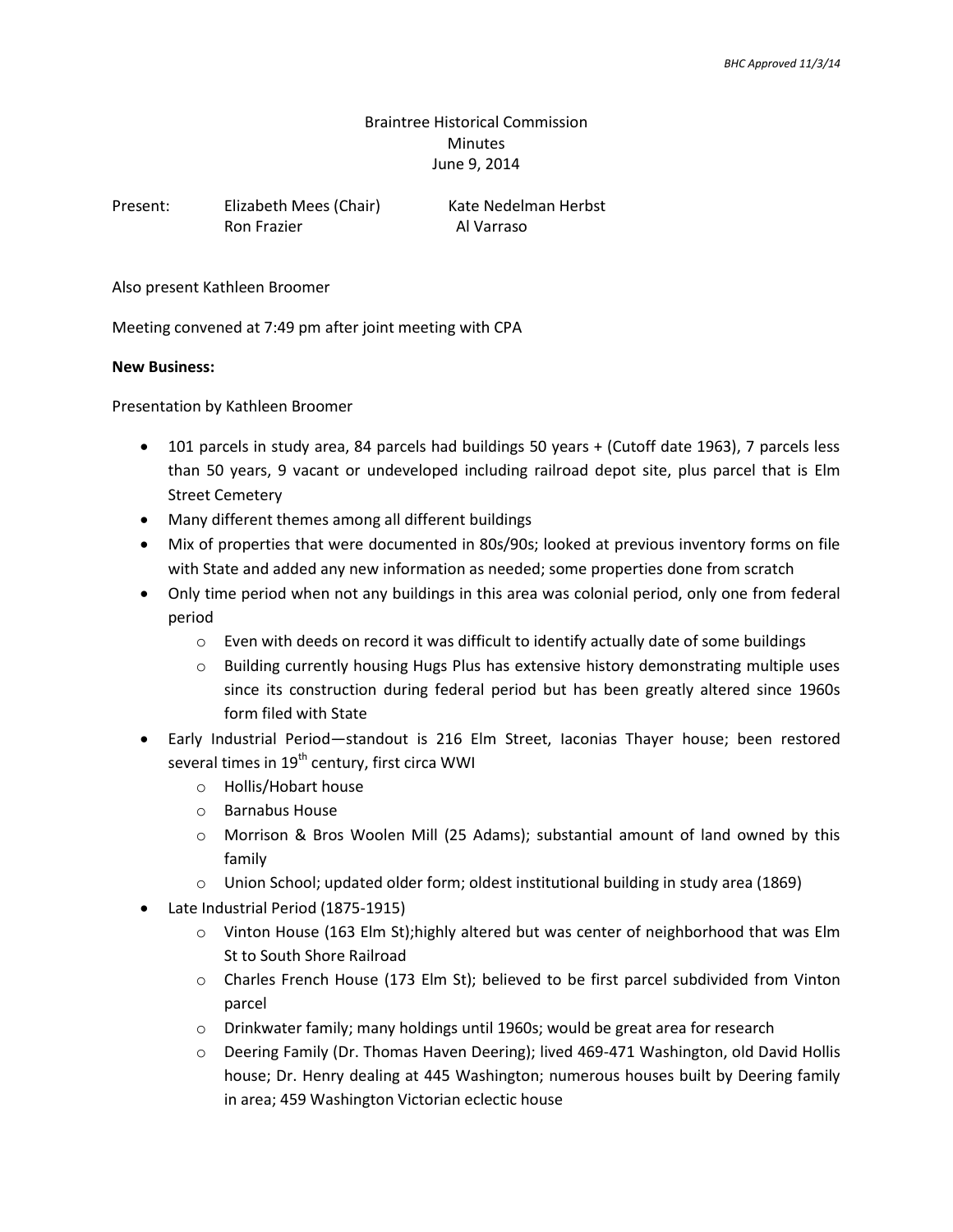- o Commercial buildings during this period
	- Hollis block—early 1880s (365-367 Washington)
	- Schraut's Bakery near Railroad St, building has not fared well; Schraut family operated three bakeries in different villages in Braintree
	- **Storrs Square development**
	- 2 Elm was once Braintree National Bank; 8 Elm was a department store/hardware store (Warren's Hardware)
	- Cochato Club; updated info with State
	- Delta Lodge Masonic Temple/VFW—highly altered but extensive information available about building
	- All Souls Unitarian Church; undergoing nomination to National Register with assistance from MHC (hiring consultant for them); should be done by July 1
	- **First Congregational Church**
	- **Hollis School**
- o Early Modern Phase 1915-1940
	- Corners of Storrs Square started to fill out during this period
	- Block of storefronts built in front yard of Rev. Storrs' house; house appears to have been there until 1920s or 1930s
	- **Additional commercial buildings such as garages**
	- **Braintree Theater built during this period**
	- **Peck Funeral Home** 
		- Building approx. 1900 but did not become business until 1930s
	- Churches & Old Braintree High School good examples under this time period
- o Mid Century Modern 1940-1960s (not declared a period by MHC yet)
	- Many residential buildings at far end of study area on Elm Street
	- Quincy Carpenter Edgar Baker built at least seven houses beyond St Thomas More on land purchased from Drinkwater; 3 ranches on north side of Elm St (old Morrison & Abercrombie estate)
	- Brick apartment buildings may not appear historic but qualify by years; distinctive architectural style & wave of future of architectural surveys
	- St Thomas More church, rectory & school updated
	- 293 Elm, Danny's Cleaners perfect demonstration of post WWII commercial development (as is liquor store on Washington St)
	- Telephone Exchange building
	- Dr. Max Pearlstein's house; first house that was built in study area with the intention of him living and working in home (as opposed to homes that were converted to accommodate office buildings)
	- Doherty Gym built in 1948; post war traditional classic example

RF asks if Elm St Cemetery should be documented along with properties